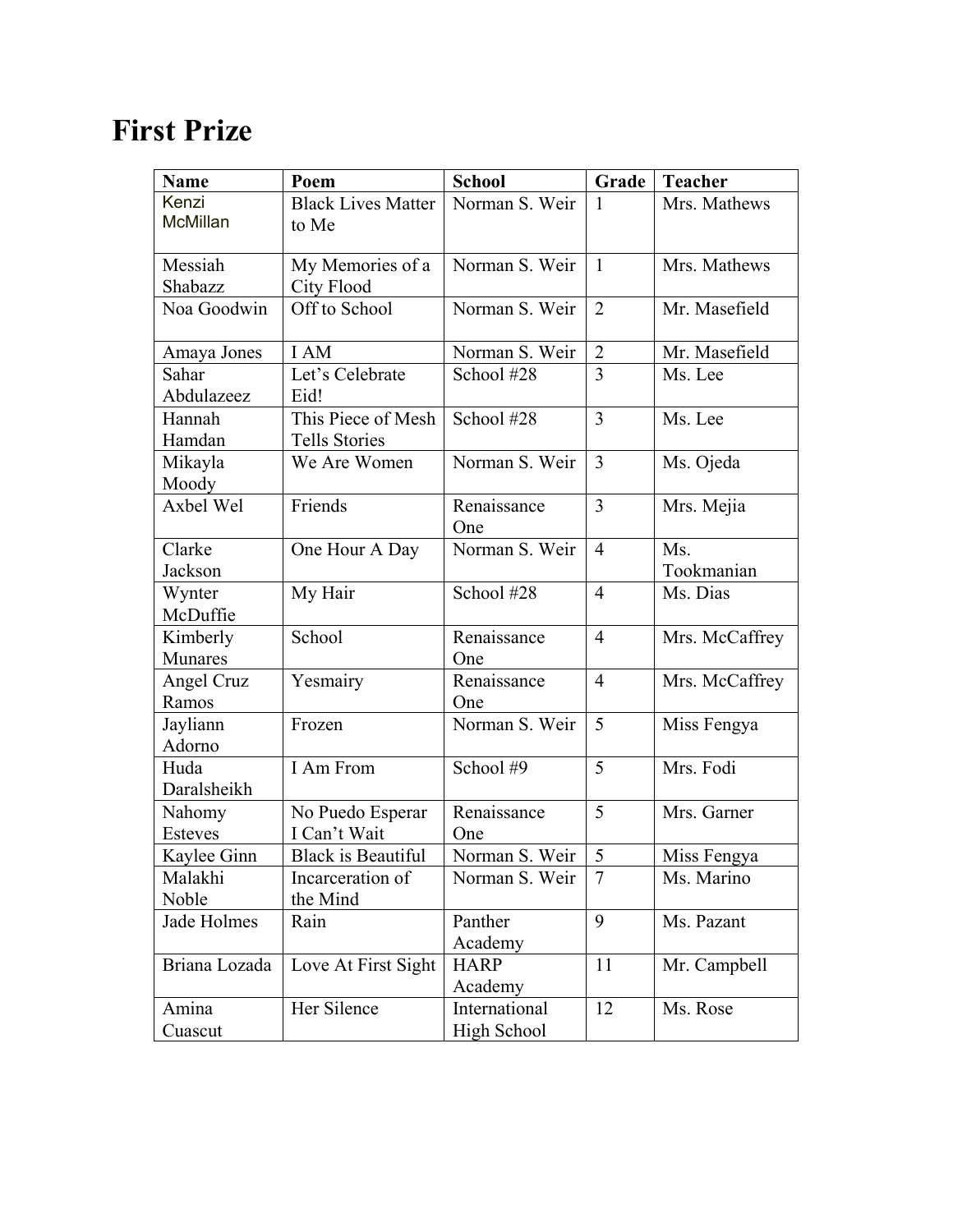## **Second Prize**

| <b>Name</b>             | Poem               | <b>School</b> | Grade          | <b>Teacher</b> |
|-------------------------|--------------------|---------------|----------------|----------------|
| Karter Guthrie          | Virtual Learning   | Norman S.     | 1              | Mrs. Mathews   |
|                         | Freeze in My       | Weir          |                |                |
|                         | <b>Brain</b>       |               |                |                |
| Melisse Fernandez       | It's Good to Be    | Norman S.     | $\overline{2}$ | Mr. Masefield  |
|                         | Back!              | Weir          |                |                |
| Autumn Jackson-         | My Heart is So     | Norman S.     | $\overline{2}$ | Mr. Masefield  |
| Miller                  | Proud              | Weir          |                |                |
| Yaseen Elagamy          | I Dream of a       | School #28    | 3              | Ms. Lee        |
|                         | World              |               |                |                |
| <b>Serenity Jimenez</b> | <b>Tidal Waves</b> | School #28    | 3              | Ms. Sarno      |
| Leahnie Ramos           | Friends            | Renaissance   | 3              | Mrs. Mejia     |
|                         |                    | One           |                |                |
| Lisanna Sanchez         | Dreams             | Renaissance   | $\overline{4}$ | Mrs. McCaffrey |
| Espinal                 |                    | One           |                |                |
| Ibrahim Polanco         | The Earth is My    | School #28    | $\overline{4}$ | Ms. Dias       |
|                         | Home               |               |                |                |
| Lovely York             | <b>Blue Is</b>     | Renaissance   | $\overline{4}$ | Mrs. McCaffrey |
|                         | Everywhere         | One           |                |                |
| Ja'Kiyah Briggs         | My Younger         | Norman S.     | 5              | Miss Fengya    |
|                         | Sister             | Weir          |                |                |
| Elias Castaneda         | Castaneda          | Norman S.     | 5              | Miss Fengya    |
|                         | Parade             | Weir          |                |                |
| Amira Abdelhadi         | Anxiety            | School #9     | 6              | Ms. Toor       |
| Violet Castaneda        | Senses of the      | Norman S.     | 7              | Ms. Marino     |
|                         | Kitchen            | Weir          |                |                |
| Alfred Melo Soto        | <b>GIRL</b>        | Roberto       | $\overline{7}$ | Ms. Hernandez  |
|                         |                    | Clemente      |                |                |
| Keyla Maldonado         | Darkness           | Panther       | 9              | Ms. Pazant     |
| Rodriguez               |                    | Academy       |                |                |

## **Honorable Mention**

| <b>Name</b>    | Poem                | <b>School</b> | Grade | Teacher   |
|----------------|---------------------|---------------|-------|-----------|
| Qihan Chen     | <b>MY RACE DOES</b> | School #28    | 3     | Ms. Lee   |
|                | <b>NOT MATTER</b>   |               |       |           |
| Lishay Lyle    | The Thrills of      | Norman S.     | 3     | Ms. Ojeda |
|                | Being Back to       | Weir          |       |           |
|                | School              |               |       |           |
| Malaika        | Feel the Rainbow    | School #28    | 3     | Ms. Sarno |
| Mohosin        |                     |               |       |           |
| Yair Perguachi | My City             | School #28    | 3     | Ms. Lee   |